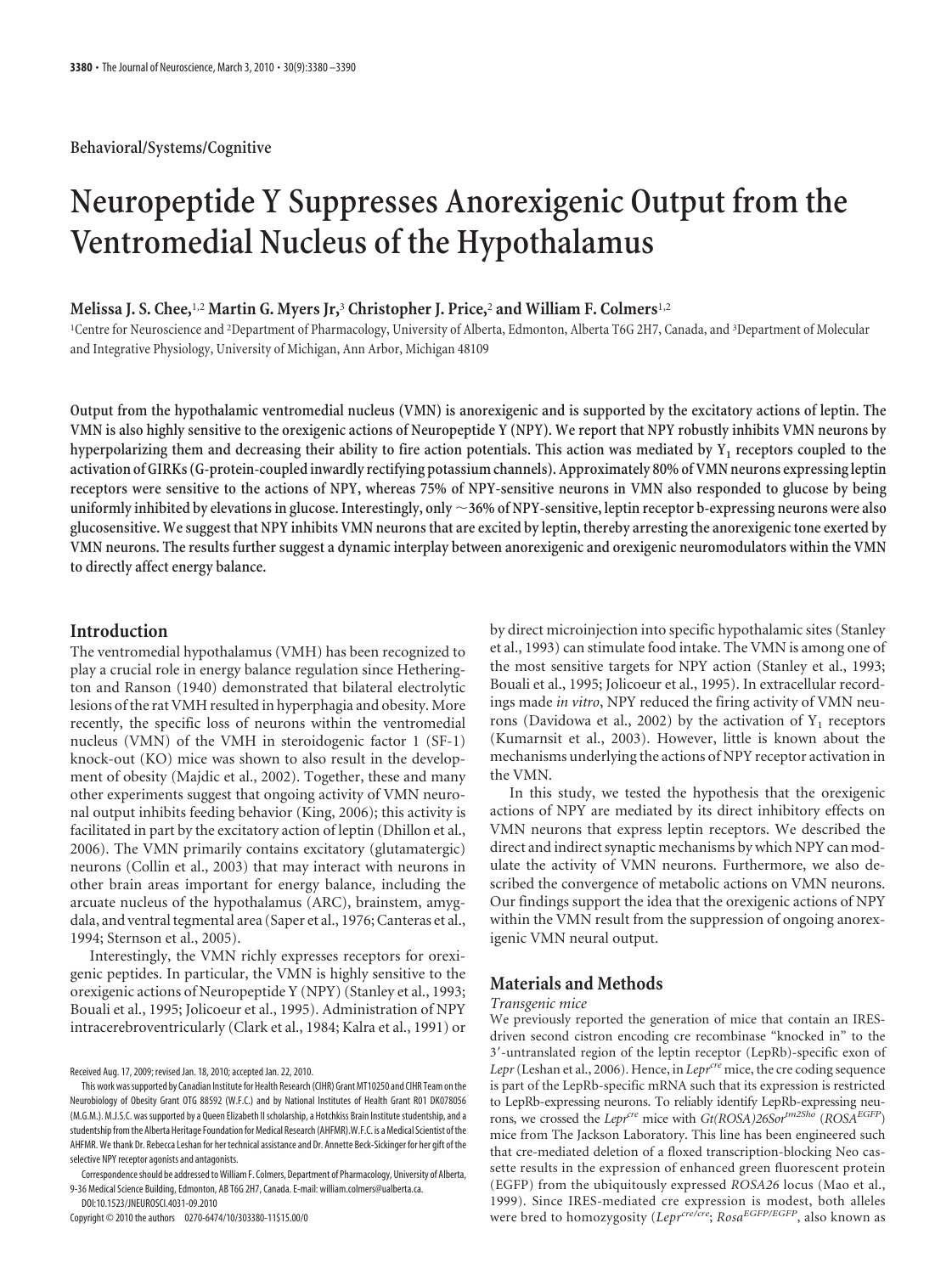"LepRb<sup>EGFP"</sup> mice) (Leshan et al., 2009) to enhance the detection of LepRb neurons by EGFP expression.

#### *Slice preparation*

All animal procedures used in this study were previously approved by the Health Sciences Animal Welfare Committee at the University of Alberta, in accordance with guidelines of the Canadian Council on Animal Care. Male C57BL/6 (4-6 weeks of age) or LepRb EGFP mice (5-6 weeks of age) were decapitated, their brains rapidly removed, and then immediately submerged in a cold (4°C), carbogenated (95% O<sub>2</sub>, 5% CO<sub>2</sub>) slicing solution containing the following (in mm): 118 NaCl, 3 KCl, 1.3 MgSO<sub>4</sub>,  $1.4$  NaH<sub>2</sub>PO<sub>4</sub>, 5 MgCl<sub>2</sub>, 7 glucose, 3 sucrose, 26 NaHCO<sub>3</sub>, 2 CaCl<sub>2</sub> (300 – 302 mOsm/L). Coronal slices (250  $\mu$ m thick) containing the VMN were sectioned from a brain block using a vibrating slicer (Slicer HR2; Sigmann Elektronik), incubated for 1 h at 34°C in a carbogenated artificial CSF (aCSF) containing the following (in mm): 124 NaCl, 3 KCl, 1.3 MgSO<sub>4</sub>, 1.4 NaH<sub>2</sub>PO<sub>4</sub>, 2.5 glucose, 7.5 sucrose, 26 NaHCO<sub>3</sub>, 2.5 CaCl<sub>2</sub> (300 –302 mOsm/L), and then maintained at room temperature (23°C) for the remainder of the day until needed for patch-clamp recordings.

#### *Patch-clamp recording*

Slices were held submerged by a platinum and polyester fiber "harp" in a recording chamber that is attached to a fixed stage and viewed with a movable upright microscope (Axioskop FS2; Carl Zeiss). The slices were equilibrated for 20 min in the recording chamber under a continuous flow (2.5–3.5 ml/min) of warm (32–33°C) aCSF before initiating recordings. Individual neurons from the VMN, which appeared under  $5\times$ (low) magnification as dark gray oval areas located on either side of the ventral edge of the third ventricle, were visualized with a  $60\times$  waterimmersion objective (LUMPlan Fl 60×/0.50 W; Olympus) using infrared– differential interference contrast microscopy. Cells expressing green<br>fluorescence in LepRb <sup>EGFP</sup> animals were identified using epifluorescence illumination (excitation, 450 – 490 nm; emission, 515 nm; Chroma). Using a four-axis motorized micromanipulator (MX7600; Siskiyou), individual cells were approached with a thin-walled glass pipette (TW150F; World Precision Instruments) pulled on a two-stage microelectrode puller (PP-83; Narishige). Each pipette was backfilled with an internal solution containing the following (in mm): 137 K-gluconate, 2 KCl, 5 HEPES, 5 MgATP, 0.3 NaGTP, 5 EGTA, 8 creatine, and 0.1% Neurobiotin, adjusted to pH 7.25 with KOH (296 –298 mOsm/L), to yield tip resistances of 5–6 M $\Omega$ . Leptin recordings were performed with an internal solution containing the following (in mm): 126 K-gluconate, 10 HEPES, 4 KCl, 5 MgATP, 0.3 NaGTP, and 0.15% Neurobiotin, adjusted to pH 7.25 with KOH (280 mOsm/L). Visualized-patch whole-cell recordings were obtained from patch pipettes connected to a headstage of an Axoclamp 2A amplifier (Axon Instruments). Data in voltage- and current-clamp modes were acquired via a Digidata 1322 (Molecular Devices) interface connected to a computer running with pCLAMP 8.2 software (Axon Instruments) and filtered at 3 kHz. Data were stored and analyzed using a computer equipped with Clampex 9.2 software (Molecular Devices).

#### *Electrophysiological protocols*

Cells were maintained at a potential of  $-75$  mV throughout the experiment, unless indicated otherwise. All voltages reported were corrected for a  $+15$  mV liquid junction potential (Melnick et al., 2007). Data were collected from neurons displaying action potentials that overshot 0 mV, a stable holding current ( $<$ 50 pA), and a stable access resistance (10-20  $M(\Omega)$  for 10 min before any experimental manipulations.

*Resting membrane potential.* Continuous trace recordings were obtained in current clamp without the injection of any current. Where applicable, a representative 10 s segment of resting membrane potential (RMP) recordings in control, NPY, and washout, was selected with Clampfit 9.2 (Molecular Devices), and then the membrane potential (voltage) values were averaged using Axum 5.0 (Mathsoft) for each cell. The RMP was determined as the membrane potential in control before any drug application.

*Input resistance.* Voltage responses to a family of 500 ms hyperpolarizing current steps (10 pA increments; 4 s interstimulus interval) elicited from a membrane potential of  $-75$  mV were determined. Whole-cell input resistance  $(R_{in})$  of each cell was determined from the voltage response to a  $-60$  pA current step.

*Membrane excitability.* Membrane excitability was assessed by examining action potential discharges in response to 1.5 s current ramp depolarizations. Action potential discharge was triggered from a holding voltage of  $-75$  mV by four consecutive depolarizing current ramps at a rate of 20, 40, 60, and 80 pA/s (Balasubramanyan et al., 2006; Lu et al., 2006). Action potential responses were compared at a ramp rate of 60 pA/s, which was sufficient to evoke robust firing in all VMN neurons studied before and after NPY application. The rheobase was determined as the minimum amount of current required to initiate action potential firing from a membrane potential of  $-75$  mV. Action potentials were generated in response to a series of 10 pA incremental depolarizing current steps (250 ms) beginning from the membrane potential of  $-75$  mV. All depolarizing steps were preceded by a brief 200 ms hyperpolarizing current step of  $-60$  pA.

*Current–voltage relationship.* The current–voltage (*I*–*V*) relationships of the VMN neurons were determined in voltage clamp using a family of 250 ms voltage steps at  $-10$  mV increments from  $+20$  to  $-70$  mV from  $V<sub>h</sub> = -75$  mV; the cell was returned to  $V<sub>h</sub>$  for 5 s between each voltage steps. The steady-state current was measured immediately before the offset of each voltage pulse. The net current change between two conditions was calculated by subtracting the current response in the control condition from the current response in the experimental condition for each voltage step. The experimental reversal potential  $(V_{rev})$  of a conductance was measured as the *x*-intercept value, which was determined for each neuron by calculating the slope conductance between  $-85$  and  $-105$  mV for NPY-mediated currents, between  $-65$  and  $-85$  mV for muscimol-mediated currents, and between  $-55$  and  $-75$  mV for glucose-mediated currents using GraphPad Prism, version 4.03 (Graph-Pad Software); these values were then averaged over several neurons as indicated. The theoretical  $V_{\text{rev}}$  for an ion was calculated using the Nernst equation. Only those effects that reversed at least in part on washout were included in the data set.

*Miniature postsynaptic currents.* EPSCs appeared as downward deflections when they were monitored during a continuous recording at a holding potential of  $-75$  mV, which was close to the  $E_{\text{Cl}}$  to reduce the occurrence of inhibitory events. IPSCs were monitored by a continuous trace recording at a holding potential of  $-55$  mV, and only outward currents, which appeared as upward deflections, were analyzed. EPSCs and IPSCs were recorded in separate cells. Only those effects of drug application that reversed at least in part on washout were included in the data set. Cumulative probability plots were generated by pooled data of 200 events from each cell (total number of events =  $200 \times$  number of cells) before NPY application, at the maximal effect of NPY, and 15 min after NPY washout.

#### *Drug applications*

Pipette and aCSF solutions were prepared with HPLC grade water (Thermo Fisher Scientific). Low glucose conditions were mimicked by the perfusion of carbogenated aCSF containing the following (in mM): 124 NaCl, 3 KCl, 1.3 MgSO<sub>4</sub>, 1.4 NaH<sub>2</sub>PO<sub>4</sub>, 0.5 glucose, 9.5 sucrose, 26 NaHCO<sub>3</sub>, 2.5 CaCl<sub>2</sub> (300-302 mOsm/L). The selective agonists for the  $Y_1$  receptor,  $F^7P^{34}NPY$  ([Phe<sup>7</sup>,Pro<sup>34</sup>]NPY),  $Y_2$  receptor, Ahx<sup>5-24</sup>NPY ([6-aminohexanoic<sup>5–24</sup>]NPY), and Y<sub>5</sub> receptor, AlaAibNPY ([hPP<sup>1–17</sup>, Ala31.Aib32]hNPY), were generous gifts from Dr. Annette Beck-Sickinger (University of Leipzig, Leipzig, Germany). The antagonists BIBO 3304 ((*R*)-*N*-[[4-(aminocarbonylaminomethyl)-phenyl]methyl]-*N*2 -(diphenylacetyl)-argininamide trifluoroacetate) and BIIE 0246 ((*S*)-*N*<sup>2</sup> -[[1-[2-[4-[(*R,S*)-5,11-dihydro-6(6*h*)-oxodibenz[*b,e*]azepin-11 -yl]-1-piperazinyl]-2-oxoethyl]cylopentyl]acetyl]-*N*-[2-[1,2-dihydro-3, 5(4*H*)-dioxo-1,2-diphenyl-3*H*-1,2,4-triazol-4-yl]ethyl]argininamid) were generous gifts from Dr. H. Doods (Boehringer-Ingelheim, Biberach, Germany), while the antagonist Novartis2 (*trans*-naphthalene-2-sulfonic acid (4-((4-(2-dimethylaminopropyl amino)quinazolin-2-ylamino)methyl) cyclohexylmethyl)amide) was a generous gift of Dr. P. Hipskind (Lilly Research Laboratories, Indianapolis IN). NPY was purchased from Peptidec Technologies; tetrodotoxin (TTX) was from Alomone Labs; glibenclamide, diazoxide,  $R-(+)$ -7-chloro-8-hydroxy-3-methyl-1-phenyl-2,3,5-tetrahydro-1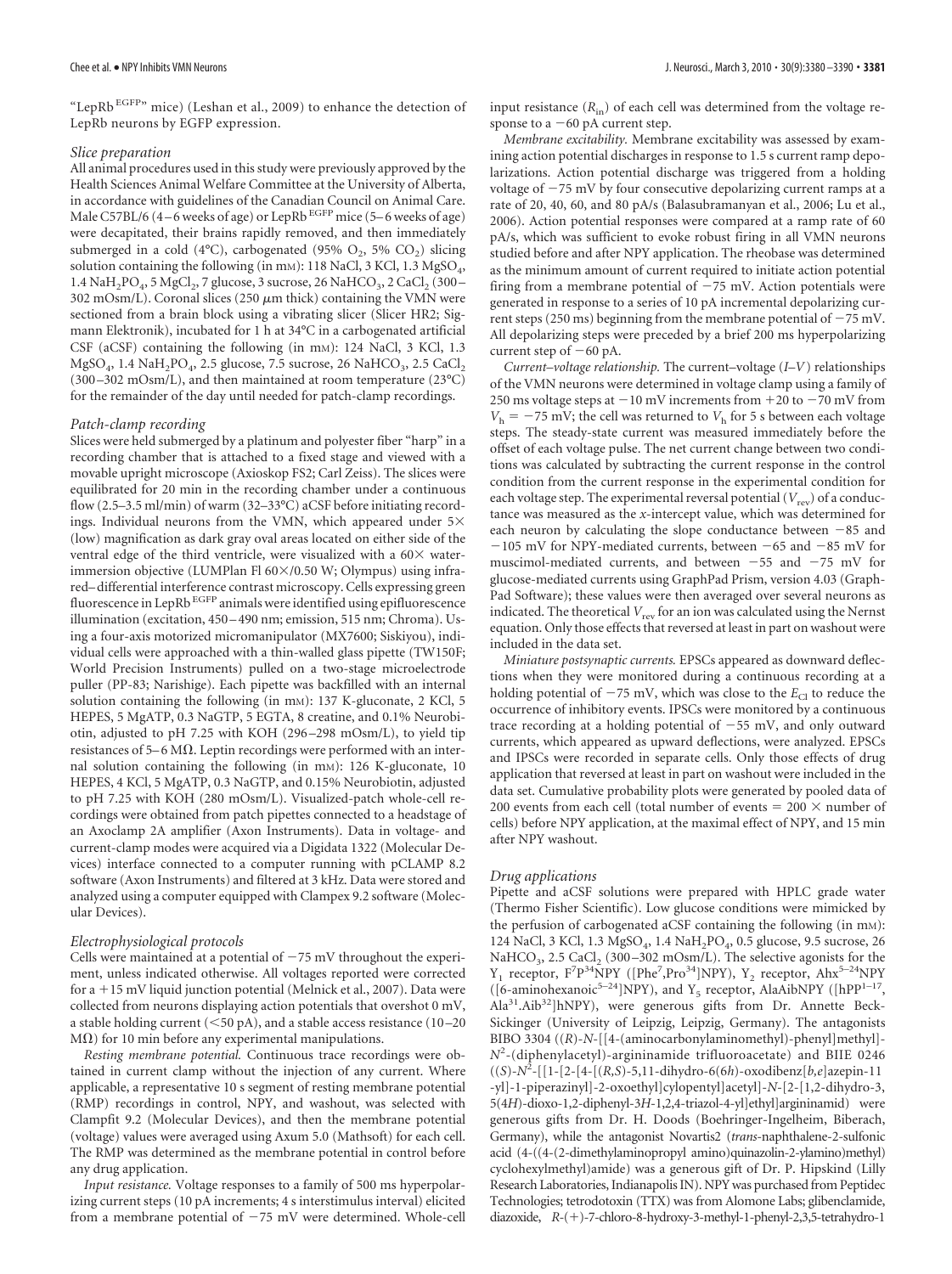*H*-3-benzazepine hydrochloride (SCH23390), and bicuculline were from Tocris; Neurobiotin was from Vector Laboratories; creatine and NaGTP were from Roche Diagnostics; and leptin was from National Hormone and Peptide Program (Torrance, CA). All other chemical agents used were purchased from Sigma-Aldrich. All drugs were diluted into aCSF from concentrated stock solutions (prepared in HPLC grade water and then stored at  $-20^{\circ}$ C) to their final concentrations immediately before use and perfused into the recording chamber for a minimum of 3 min. Stock solutions of leptin were prepared in potassium PBS (KPBS) containing the following (in mm): 154 NaCl, 16.4  $K_2HPO_4$ , 3.6  $KH_2PO_4$ , pH 7.8, and then diluted to the working concentration with aCSF immediately before use. After each drug application, the slice was continuously washed with aCSF for a minimum of 20 min before any additional next drug application.

#### *Immunohistochemistry*

Immunohistochemistry procedures were adapted from previously established protocols (Cowley et al., 2003; Melnick et al., 2007). After patch-clamp recordings, brain slices from LepRb<sup>EGFP</sup> transgenic animals were fixed overnight in a 4% paraformaldehyde–sodium PBS, pH 7.4, fixative at 4°C and washed three times for 10 min in KPBS; then they were dehydrated at 4°C in 25% sucrose for 2 d and washed three times (10 min each) with KPBS. All antibody mixtures were diluted in 0.02 M KPBS with 0.3% Triton X-100 (Sigma-Aldrich) and 2% normal goat serum (Rockland Immunochemicals). The slices were incubated for 48 h at 4°C in mouse anti-green fluorescent protein (GFP) (Millipore Bioscience Research Reagents; 1:500) (Cowley et al., 2003), and then washed five times for 10 min each with KPBS. Next, they were incubated for 1 h at room temperature (23°C) in a mixture of secondary antibodies (all from Invitrogen) comprising anti-mouse Alexa 540 (1:300) and streptavidin-conjugated Oregon Green 488 (1:300), and then washed three times for 10 min each with KPBS before being mounted on glass microscope slides using Prolong antifading medium (Invitrogen). Images were taken and processed on a Zeiss LSM510 confocal microscope. All images were acquired with Zeiss LSM Image Browser software, version 4.2.

#### *Data analysis*

Data were analyzed using Clampfit 9.2 (Molecular Devices). Sample traces were displayed and plotted using Axum 5.0 (Mathsoft). Miniature postsynaptic current events were analyzed using Clampfit 9.2 (Molecular Devices) or Mini Analysis Program, version 6 (Synaptosoft). Mean membrane current was calculated using Axum 5.0 software. Statistics and graphs were produced using GraphPad Prism, version 4.03 (GraphPad Software). Statistical significance for mean comparisons before and after a drug application involving only two groups was determined by the paired Student's *t* test and that involving three or more groups was determined by the repeated-measures



**Figure 1.** NPY inhibits VMN neurons postsynaptically. *A*, Top, Sample trace of the change in RMP and the inhibition ofspontaneous action potential firing of a VMN neuron by 300 nm NPY. Bottom, Sample trace of the change in RMP elicited by 300 nm NPY in the presence of 500 nm TTX to block action potential-dependent synaptic transmission. *B*, Concentration-dependent change in RMP hyperpolarization with NPY application. C, Top, Action potential trains generated by a VMN neuron in control (light gray), 300 nm NPY (black), and washout (dark gray), in response to a depolarizing current ramp protocol (bottom) elicited from  $-75$  mV at a ramprate of 60 pA/s. *D*, Top left, Superimposed action potential responses discharged at the rheobase of the VMN neuron in control (light gray), NPY (black), and washout (dark gray). Bottom left, Superimposed traces of a current step protocol used to trigger action potential firing in control (light gray), 300 nm NPY (black), and washout (dark gray). Depolarizing current steps were all preceded by a 125 ms, 60 pA hyperpolarizing current step that was elicited from a membrane potential of  $-75$  mV. A larger current depolarization was required to trigger action potentials in the presence of NPY. No depolarizing current step was introduced when attemptingto elicit low-thresholdspikes(dashed light gray). Right, Meanrheobase of VMN neurons in control, NPY, and washout. All values are represented as the mean  $\pm$  SEM.  $***p$  < 0.0001.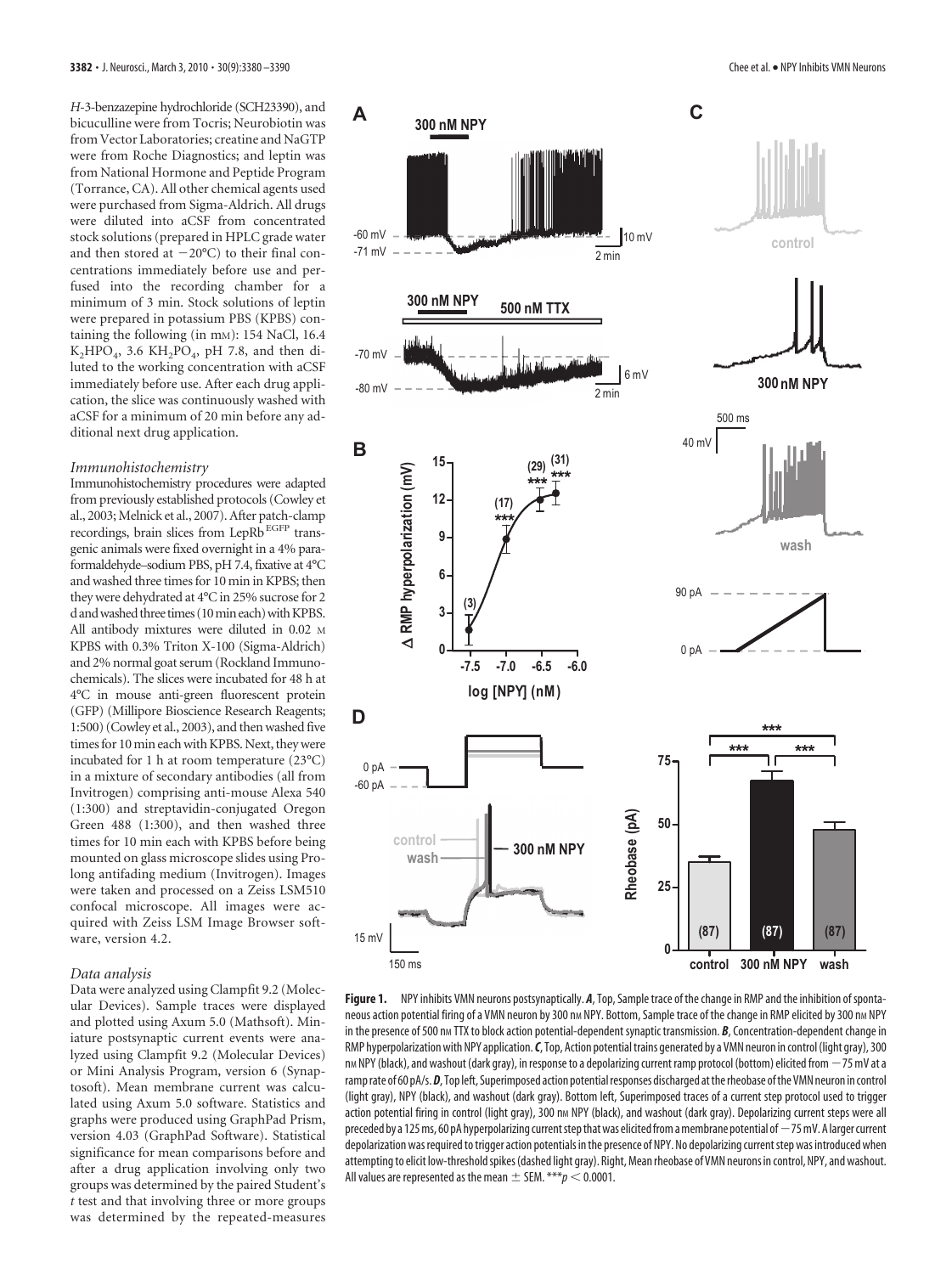#### **Table 1. Effect of NPY on the basal properties of VMN neurons**

|                                              | Effect of 300 nm NPY on VMN neurons |                      |                 |           |
|----------------------------------------------|-------------------------------------|----------------------|-----------------|-----------|
| Property                                     | n                                   | Control <sup>a</sup> | 300 nm $NPY^b$  | $p$ value |
| Resting membrane potential <sup>c</sup> (mV) | 147                                 | $-68.9 \pm 0.6$      | $-79.6 \pm 0.6$ | ***       |
| Input resistance ( $M\Omega$ )               | 65                                  | $388.3 + 13.0$       | $747.7 + 11.4$  | ***       |
| Rheobase (pA)                                | 87                                  | $35.1 + 2.3$         | $67.4 \pm 3.9$  | ***       |
| Membrane current <sup>d</sup> (pA)           | 7                                   | $7.9 + 10.8$         | $39.3 \pm 11.0$ | **        |

All values are reported as the mean  $\pm$  SEM.

*a* Only the control values of NPY-sensitive VMN neurons were reported here.

*b* All effects of NPY were fully reversed upon washout.

*c* More than 250 NPY-sensitive VMN neurons have been identified throughout this study. This data set reflects the effect of NPY on untreated VMN neurons only.

<sup>d</sup>Steady-state membrane current was determined at a membrane potential of  $-$  75 mV in the presence of 500 nm tetrodotoxin.

All statistical comparisons were made by the repeated-measures one-way ANOVA with Bonferroni's multiplecomparison post test. \*\* $p < 0.01$ ; \*\*\* $p < 0.001$ .

one-way ANOVA with Bonferroni's multiple-comparison post test, unless otherwise indicated. Statistical significance between two means in an *I*–*V* relationship was compared using a repeated-measures two-way ANOVA with a Bonferroni multiple-comparison post test. Statistical significance for single means was compared with 0 using a one-sample Student *t* test. The concentration–response curve was fit with a nonlinear regression sigmoidal dose– response equation. The Kolmogorov–Smirnov two-sample statistical test was performed using Mini Analysis Program (Synaptosoft) and used to compare the distributions of amplitudes or interevent intervals in the cumulative probability plots. The mean differences were considered to be significant at  $p < 0.05$ . Results were reported as mean  $\pm$  SEM where appropriate.

#### **Results**

#### **NPY directly hyperpolarizes VMN neurons**

Whole-cell recordings were obtained from 250 neurons in the dorsomedial (dm) and central (c) subdivisions of the VMN. At rest,  $\sim$ 30% of VMN neurons (76 of 266) spontaneously fired action potentials. Bath application of 300 nm NPY completely suppressed action potential firing in all spontaneously active VMN neurons (Fig. 1*A*). NPY also induced a reversible RMP hyperpolarization of up to 22.0 mV (Table 1) that was concentration dependent above the threshold of 30 nm ( $EC_{50} = 68$  nm) (Fig. 1*B*). Consistent with a direct, postsynaptic site for the actions of NPY, pretreatment with 500 nm TTX to block activitydependent synaptic transmission did not alter the NPY-mediated hyperpolarization (without TTX,  $9.8 \pm 0.9$  mV;  $n = 8$ ; with TTX pretreatment,  $7.9 \pm 1.1$ ;  $n = 8$ ) (Fig. 1*A*).

#### **NPY suppresses the excitability of VMN neurons**

Since membrane hyperpolarization can increase action potential firing threshold, we determined the effects of NPY on the excitability of VMN neurons by comparing action potential responses to steps and ramps of depolarizing current. Application of 300 nm NPY significantly reduced the number of action potentials elicited after a 90 pA current ramp depolarization (by 57.6  $\pm$  3.6%;  $n = 55$ ;  $p < 0.0001$ ) (Fig. 1*C*). Changes in VMN neuronal excitability were quantified by measuring the threshold current step required to elicit an action potential, also known as the rheobase. At the peak effect of 300 nM NPY, there was a reversible increase in the rheobase by 114.2  $\pm$  9.9% ( $n = 87$ ;  $p < 0.0001$ ) (Table 1, Fig. 1*D*), verifying that the VMN neurons are less excitable in the presence of NPY.

## **NPY activates a G-protein-coupled inwardly rectifying potassium current**

The application of 300 nm NPY also reversibly reduced the  $R_{\text{in}}$  of VMN neurons (Table 1), consistent with the hyperpolarization

resulting from an increase in the activity of a membrane ion channel. The ionic basis of the NPY-mediated hyperpolarization was determined in voltage clamp by comparing the *I*–*V* relationship of NPY-sensitive VMN neurons before and after NPY application (Fig. 2*A*). NPY increased the membrane conductance and produced a net current with a  $V_{\text{rev}}$  of  $-92.0 \pm 3.1$  mV ( $n = 8$ ), close to the predicted potassium equilibrium potential  $(E_K)$  of 95 mV for our experimental conditions (Fig. 2*B*). Furthermore, with NPY application, the net increase in inward current at potentials negative to  $E_K$  was greater than the net outward current at potentials positive to  $E_K$  (Fig. 2*B*). Together, these results are consistent with the activation of an inwardly rectifying potassium channel (IRK).

The two main populations of IRKs in the VMN are the G-protein-coupled IRK (GIRK) (Perry et al., 2008) and the ATPsensitive potassium channel  $(K<sub>ATP</sub>)$  (Karschin et al., 1996; Kang et al., 2004). Extracellular barium  $(Ba^{2+})$  is commonly used to block the activation of GIRKs (Williams et al., 1988; Slesinger, 2001), but this is complicated by the sensitivity of  $K_{ATP}$  channels to Ba<sup>2+</sup> at concentrations  $\geq$ 100  $\mu$ M (Takano and Ashcroft, 1996). We thus determined the effect of increasing Ba<sup>2+</sup> concentrations (10, 30, and 100  $\mu$ M) on the actions of NPY in VMN neurons. Although 100  $\mu$ M Ba<sup>2+</sup> completely blocked the NPYmediated hyperpolarization (by 115.9  $\pm$  10.0%; *n* = 6), it was only partially reduced by 10  $\mu$ <sub>M</sub> Ba<sup>2+</sup> (51.3  $\pm$  18.0%; *n* = 10). However, 30  $\mu$ M Ba<sup>2+</sup> almost entirely blocked the effects of NPY on the RMP (by  $85.0 \pm 7.8\%$ ;  $n = 11$ ) and membrane conductance (Fig. 2*C*), thus suggesting that the effects of NPY are not mediated by  $K_{ATP}$  channels. In NPY-sensitive VMN neurons, application of 300 nm glibenclamide to close  $K_{ATP}$  channels depolarized these neurons (300 nm NPY,  $-8.8 \pm 2.5$  mV; 300 nm glibenclamide,  $14.5 \pm 3.3$  mV;  $n = 4$ ), but when present, glibenclamide did not block the hyperpolarizing effects of NPY application (NPY in 300 nm glibenclamide,  $-17.3 \pm 4.6$  mV;  $n = 4$ ). In the converse experiment, pretreatment with 500  $\mu$ M diazoxide to open  $K<sub>ATP</sub>$  channels did not occlude the effects of NPY (300 nm NPY,  $-16.7 \pm 1.5$  mV; 500  $\mu$ M diazoxide,  $-2.9 \pm 0.9$  mV; NPY in 500  $\mu$ M diazoxide,  $-11.3 \pm 3.3$  mV;  $n = 5$ ). These results indicated that NPY responses in VMN neurons were not mediated by  $K_{ATP}$  channel activation.

We then determined the effect of NPY in the presence of a GIRK blocker, SCH23390 (Kuzhikandathil and Oxford, 2002). Pretreatment of an NPY-sensitive neuron with 15  $\mu$ M SCH23390 completely blocked the NPY-mediated change in RMP and conductance (Fig. 2*D*). To determine whether GIRK activation accounts entirely for NPY actions, the net current induced by NPY was compared with that induced by the GABA<sub>B</sub> receptor agonist, baclofen. Baclofen (10  $\mu$ m), which strongly activates a GIRK conductance in most neurons (Sodickson and Bean, 1996), elicited a larger conductance change in VMN neurons than did NPY, but the normalized net current induced both by baclofen and NPY was comparable over the entire *I*–*V* relationship. In the presence of baclofen, NPY did not further increase membrane current (Fig. 2*E*), which is consistent with both NPY and baclofen activating the same population of GIRK channels.

## **NPY** in the VMN acts via the  $Y_1$  receptor

The  $Y_1$ ,  $Y_2$ , and  $Y_5$  receptors have all been implicated in the hypothalamic regulation of energy balance (Pronchuk et al., 2002; Beck, 2006); thus, we determined the contributions of each to the actions of NPY on VMN neurons.  $Y_1$  (Kopp et al., 2002; Kishi et al., 2005; Eva et al., 2006) but not  $Y_2$  (Stanić et al., 2006) or  $Y_5$ (Morin and Gehlert, 2006) receptor expression has been demon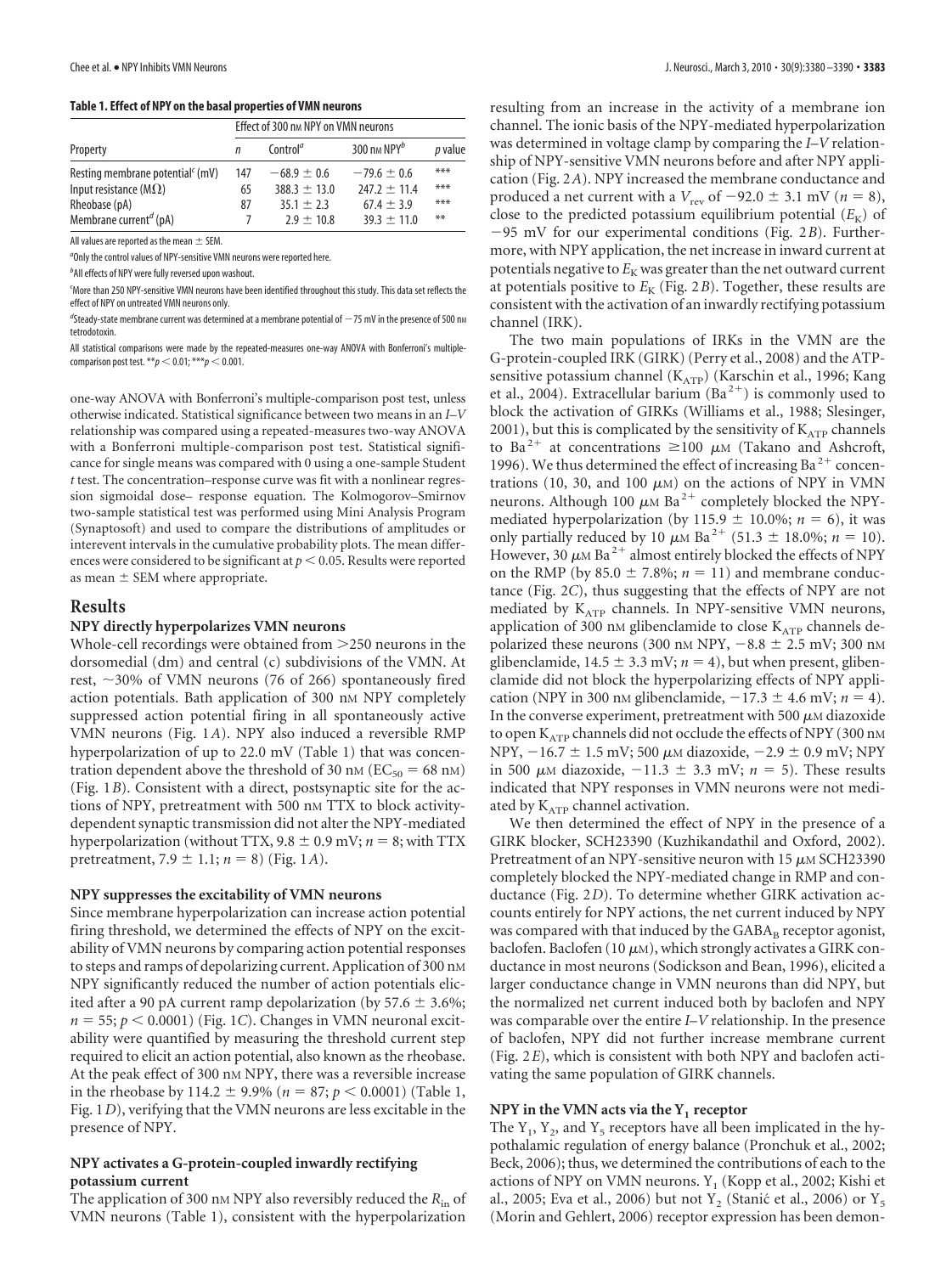strated in the VMN. Consistent with this, the selective  $Y_1$  receptor agonist F7 P34NPY (300 nM) elicited a robust, reversible RMP hyperpolarization ( $-12.0 \pm$ 3.0 mV;  $n = 6$ ;  $p < 0.01$ ) (Fig. 3*A*) that was similar to that caused by 300 nm NPY in the same neuron (Fig. 3*B*). However, neither selective agonists for the Y<sub>2</sub> (1  $\mu$ M Ahx<sup>5-24</sup>NPY) nor  $Y_5$  receptors (1  $\mu$ M AlaAibNPY) (Pronchuk et al., 2002) affected the RMP of NPY-sensitive VMN neurons (Fig. 3*B*).

To confirm the results from the agonist experiments, we next tested the effects of receptor-selective antagonists to block the effects of NPY itself (El Bahh et al., 2005). The  $Y_1$  receptor antagonist BIBO 3304 (300 nM) completely blocked the NPY-mediated hyperpolarization (Fig. 3*A*,*B*) and conductance change (Fig. 3*C*). However, neither the  $Y_2$  (300 nM BIIE 0246) nor  $Y_5$  receptor antagonist (300 nm Novartis2) affected the actions of NPY (Fig. 3*B*). Interestingly, none of these antagonists alone had any significant effect on the RMP, suggesting that there is little or no tonic NPY signaling in the VMN slice (El Bahh et al., 2005; Tu et al., 2005). These results indicated that postsynaptic NPY responses in VMN neurons were mediated solely by  $Y_1$ receptors and are consistent with the  $Y_1$ receptor-mediated orexigenic effects.

## **Convergence of glucose signals onto NPY-sensitive VMN neurons**

A subpopulation of VMN neurons are sensitive to changes in extracellular glucose concentrations, which either excite (GE) or inhibit (GI) these neurons (Routh, 2003). However, it remains unclear whether glucose and energy balance-related signals converge on VMN neurons. Therefore, we determined whether NPY-sensitive VMN neurons are also sensitive to changes in extracellular glucose concentrations.

Approximately 75% of NPY-sensitive neurons (23 of 29) in the dm- and c-VMN were also glucosensitive. Decreasing extracellular glucose from 2.5 to 0.5 mm produced a gradual RMP depolarization of  $+6.8 \pm 0.8$  mV ( $n = 23$ ;  $p < 0.0001$ ) (Fig. 4*A*). These glucose-mediated effects persisted in 500 nM TTX, thus supporting our hypothesis that both glucose and NPY



**Figure 2.** NPY activates a GIRK in VMN neurons. *A*, Left, Sample trace of membrane currents elicited in response to a family of voltage steps (right) in control, 300 nm NPY, and washout. Larger responses after NPY application indicated an increase in membrane conductance. Right, Voltage steps elicited from a holding potential of  $-75$  mV in $-10$  mV increments from  $-55$  to  $-145$ mV. *B*, Current–voltage (*I*–*V* ) relationship for the mean net current induced by NPY. Inward rectification was demonstrated by comparison of the net inward ( $\Delta_{\rm in}$ ) to net outward current increase ( $\Delta_{\rm out}$ ). **C**, Mean net current induced in VMN neurons by NPY ( $\bullet$ ) was almost entirely blocked in the presence of 30  $\mu$ m Ba<sup>2+</sup> ( $\circ$ ). **D**, Mean net current induced in VMN neurons by NPY ( $\bullet$ ) was completely blocked in the presence of the GIRK blocker, 15  $\mu$ M SCH23390 (O). E, Mean net current induced in VMN neurons by NPY ( $\bullet$ ) in the absence and presence of 10  $\mu$ m baclofen ( $\odot$ ). Actions of NPY were occluded in the presence of baclofen. All values are represented as the mean  $\pm$  SEM.  $*p < 0.05; **p < 0.01; ***p < 0.001$ .

signals directly converge onto the same VMN neuron. Interestingly, decreasing extracellular glucose did not hyperpolarize any NPY-sensitive VMN neurons tested, thus indicating that these are all GI neurons. NPY hyperpolarized VMN neurons in 2.5 or 0.5 mM glucose to a similar extent (Fig. 4*B*). Since the actions of NPY were unaffected by the change in glucose concentration, this suggested that NPY and glucose signaling occur independently of one another, via different ionic mechanisms in these VMN neurons.

Decreasing the extracellular glucose concentration also increased the membrane conductance of VMN neurons. In contrast to the  $V_{rev}$  of the NPY-induced current, the current induced by lowering extracellular glucose reversed at  $-67.9 \pm 3.8$  mV  $(n = 4)$  (Fig. 4*C*). Meanwhile, the current induced by NPY in 0.5 mm glucose ( $-94.2 \pm 8.9$  mV;  $n = 4$ ) reversed near  $E_K$  for our conditions (Fig. 4*C*). The GI current was also significantly positive to the current induced by the GABA<sub>A</sub> agonist, muscimol  $(V_{\text{rev}} = -80.4 \pm 1.4 \text{ mV}; n = 6; p < 0.01)$ , a predominantly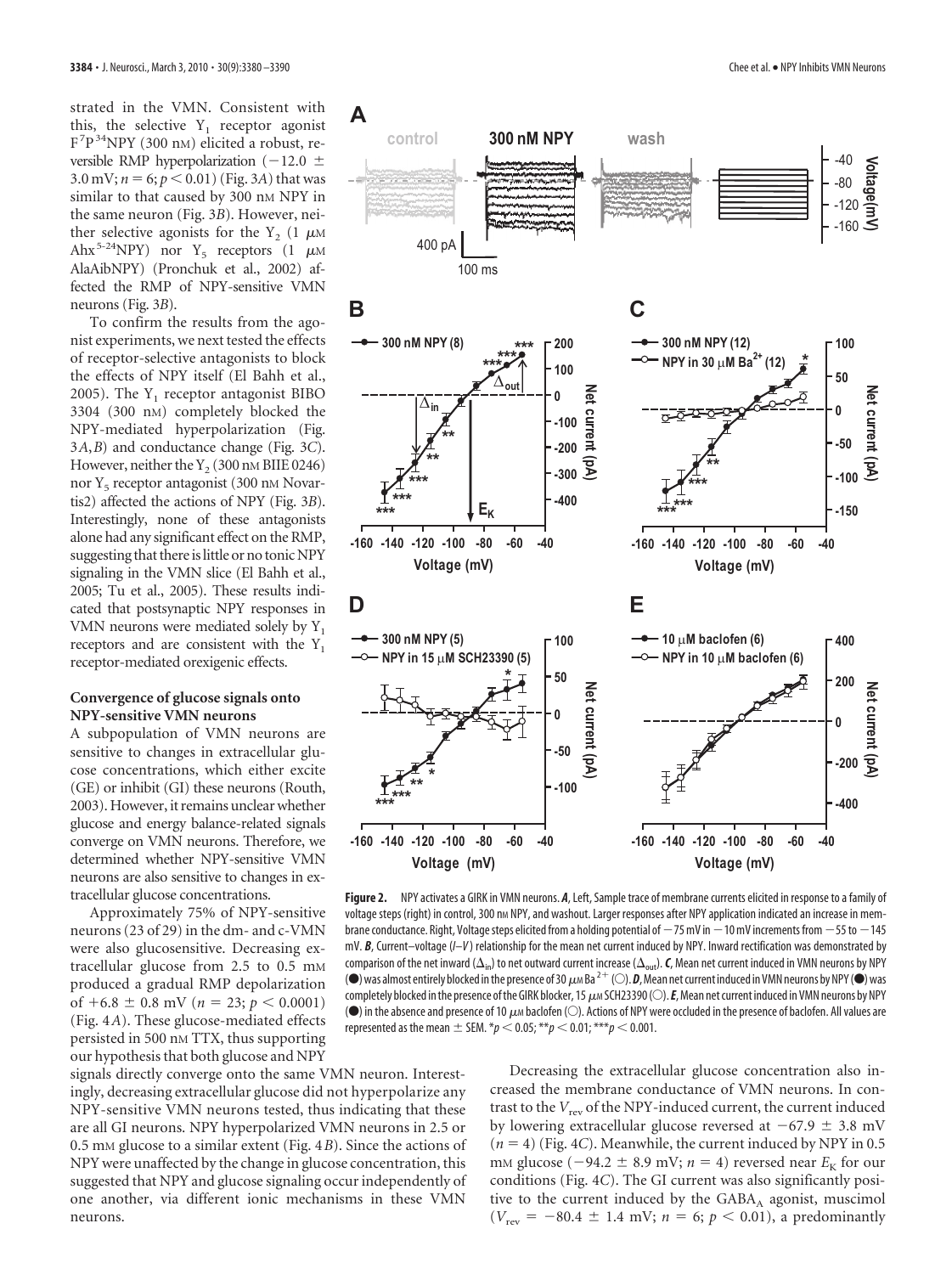



**Figure 3.** NPY activates only the Y<sub>1</sub> receptor subtype in the VMN.  $A$ , Sample trace of the membrane hyperpolarization induced in a VMN neuron by 300 nm F<sup>7</sup>P<sup>34</sup>NPY, the selective Y<sub>1</sub> receptor agonist. After 25 min washout of F  $^{7}{\rm P}$  <sup>34</sup>NPY, pretreatment with the Y<sub>1</sub> receptor antagonist BIBO 3304 completely blocked the response of the same neuron to 300 nm NPY. **B**, Mean RMP hyperpolarization of VMN neurons by selective agonists for Y<sub>1</sub> (300 nm F <sup>7</sup>P <sup>34</sup>NPY;  $n = 6$ ),  $Y_2$ (1  $\mu$ <sub>M</sub> [ahx<sup>5-24</sup>]NPY;  $n=4$ ), and Y<sub>5</sub> (1  $\mu$ M AlaAibNPY;  $n=4$ ) receptors; and the effect of 300 nm NPY in the absence or presence of antagonists selective for Y<sub>1</sub> (300 nm BIBO 3304;  $n = 10$ ), Y<sub>2</sub> (300 nm BIIE 0246;  $n = 6$ ), and Y<sub>5</sub> (300 nm Novartis 2;  $n = 5$ ) receptors. C, Mean net current generated by 300 nm NPY (<sup>\*</sup>) in the absence and presence of 300 nm BIBO 3304, the selective Y<sub>1</sub> receptor antagonist ( $\circlearrowright$ ). All values are represented as the mean  $\pm$  SEM.  $**p < 0.01$ ; \*\*\**p*  $< 0.001$ .

chloride-mediated conductance. Thus, the GI response is not necessarily mediated by a change in the chloride conductance but may result from the activation of multiple contributing ionic conductances, including one to chloride. These results indicated that, although glucose and NPY signals converge in the VMN, they are each mediated by independent and different ionic mechanisms.

**Figure 4.** NPY-sensitive VMN neurons are inhibited by glucose. *A*, Sample trace of membrane depolarization induced in a VMN neuron by decreasing extracellular glucose from 2.5 to 0.5 mm and the actions of 300 nm NPY on the same neuron that was unaltered in 0.5 mm glucose. **B**, Mean change in membrane potential by NPY was similar in either 2.5 or 0.5 mm glucose. A reduction in extracellular glucose depolarized the membrane potential. *C*, Mean net current induced in VMN neurons by decreasing extracellular glucose ( $\bullet$ ) and by NPY in 0.5 mm glucose (O). Note the different reversal potentials for each current. All values are represented as the mean  $\pm$  SEM. \*\*\* $p$  < 0.001.

## **Convergence of NPY and glucose signals in LepRb-expressing VMN neurons**

Leptin signaling, via the long form of the leptin receptor LepRb, is required in the VMN for normal energy homeostasis and body weight regulation (Dhillon et al., 2006). Since NPY actions in the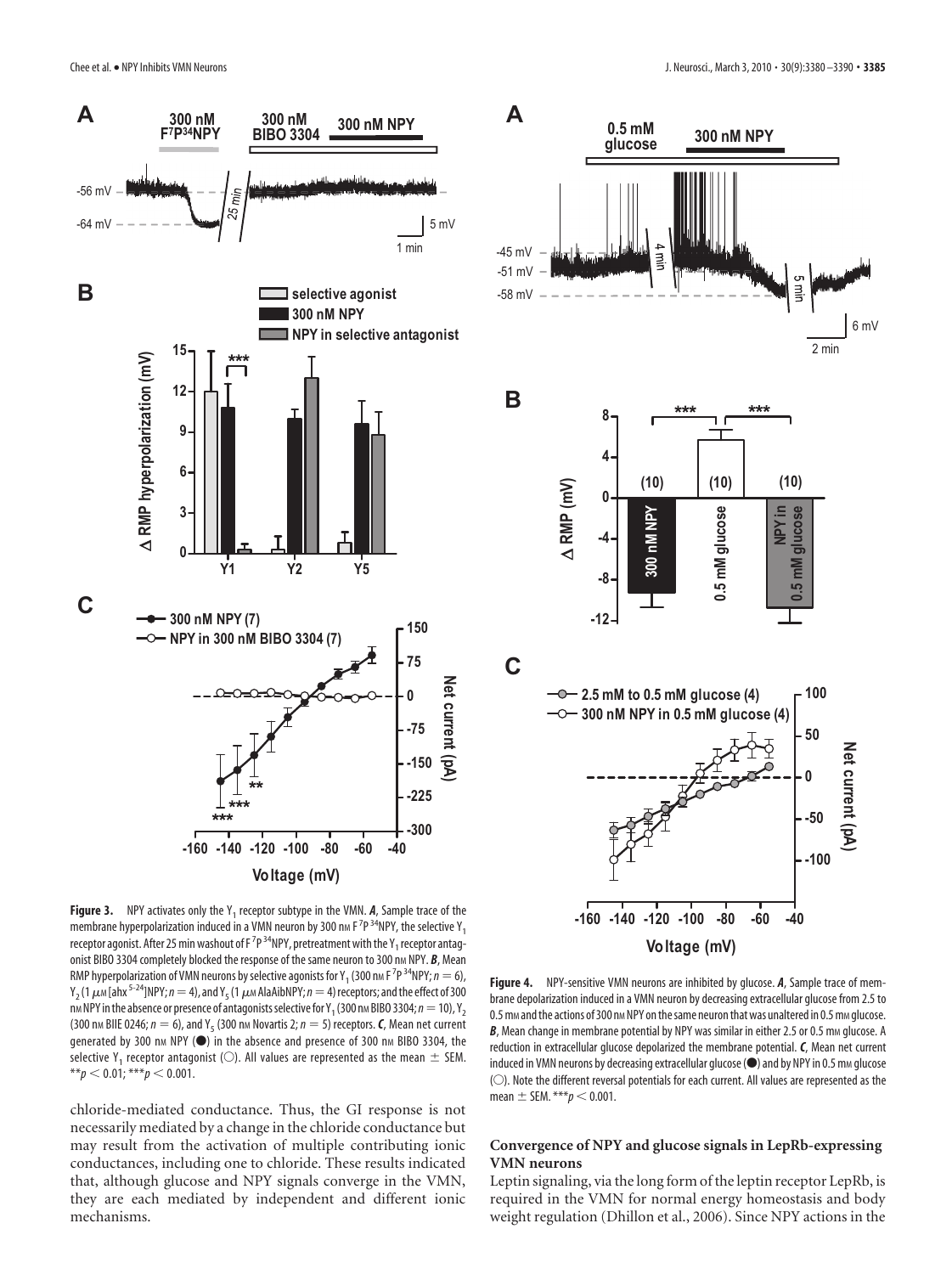VMN are strongly orexigenic, we hypothesized that the LepRb-expressing VMN neurons presumably involved in energy homeostasis will also respond to NPY. We thus examined the NPY response of VMN cells from mice expressing EGFP specifically in LepRb-expressing cells (LepRb EGFP mice) (Leshan et al., 2009). In these experiments, only VMN neurons expressing green fluorescence were studied (Fig. 5*A*,*B*).

Although the application of 100 nM leptinreversiblydepolarizedLepRb-expressing VMN neurons  $(9.8 \pm 3.0 \,\text{mV}; n = 5;$  $p < 0.05$ ) (Fig. 5*C*), nearly 80% of LepRbexpressing VMN neurons (47 of 59) were inhibited by NPY. NPY (300 nM) hyperpolarized LepRb-expressing VMN neurons  $(-11.5 \pm 1.3 \text{ mV}; n = 31; p < 0.0001)$  in a TTX-insensitive manner and increased the rheobase of LepRb-expressing VMN neurons, similar to responses observed in VMN neurons from wild-type mice (Fig. 5*D*). These effects were mediated by comparable changes in a GIRK conductance (data not shown).

When tested for their sensitivity to glucose, only  $\sim$ 36% (4 of 11) of NPYsensitive LepRb-expressing VMN neurons responded. As with unidentified VMN neurons, responses were characteristic of GI neurons. Although this suggested a link between energy and glucose homeostasis at the LepRb-expressing VMN neurons, the relatively lower frequency of glucosensitivity in LepRb-expressing VMN neurons suggested that the two functions overlap in only a subset of neurons with an energy balancerelated role.

## **NPY also depresses synaptic activity in VMN neurons**

The actions of NPY in the hypothalamus are frequently mediated by presynaptic mechanisms (Pronchuk et al., 2002; Acuna-Goycolea et al., 2005). We tested whether NPY also modulates synaptic transmission onto NPY-sensitive VMN neurons. In the presence of 500 nm TTX, miniature EPSCs (mEPSCs) and miniature IPSCs (mIPSCs) were monitored during a continuous voltage-clamp recording while held at  $-75$  and  $-55$  mV, respectively. NPY induced a reversible outward current at both holding potentials (Table 1). In these neurons, the mean baseline frequency of mEPSCs was  $\sim$ 9 Hz and that of mIPSCs was  $\sim$  2.25 Hz. NPY reduced the frequencies of miniature synaptic currents recorded in VMN neurons. Application of 300 nM NPY produced a rightward shift in the distribution of mEPSC ( $p < 0.001$ ) (Fig. 6*B*) and mIPSC



**LebRb-expressing VMN neurons**

**Figure 5.** LepRb-expressing VMN neurons are inhibited by NPY. *A*, Left, Representative epifluorescence image of an acute coronal brain slice containing fluorescent LepRb-expressing neurons in the VMN. The relative position of the VMN (outer dashed line) to the ARC and third ventricle (3V) is indicated. Scale bar, 100  $\mu$ m. Right, The dm subdivision of the VMN (inner dashed circle; left panel) shown at higher magnification. Scale bar, 50  $\mu$ m. **B**, Confocal image of a Neurobiotin-filled VMN neuron, denoted by an asterisk (\*), from a LepRb <sup>EGFP</sup> mouse coimmunostained with a streptavidin-conjugated Oregon Green to identify the cell labeled intracellularly with pipette contents (green image; left) and with an antibody to GFP (red image; middle). Merged image of the Neurobiotin- and anti-GFP-labeled neuron confirm that recordings were made from a GFP-expressing neuron (right). All scale bars, 10  $\mu$ m. **C**, Sample trace of the change in membrane depolarization induced by the application of 100 nm leptin. **D**, Mean ( $\pm$  SEM) effects of 300 nm NPY on the RMP (solid bars) and rheobase (hatched bars) were indistinguishable in VMN neurons from wild-type (black bars) and LepRb<sup>EGFP</sup> mice (green bars).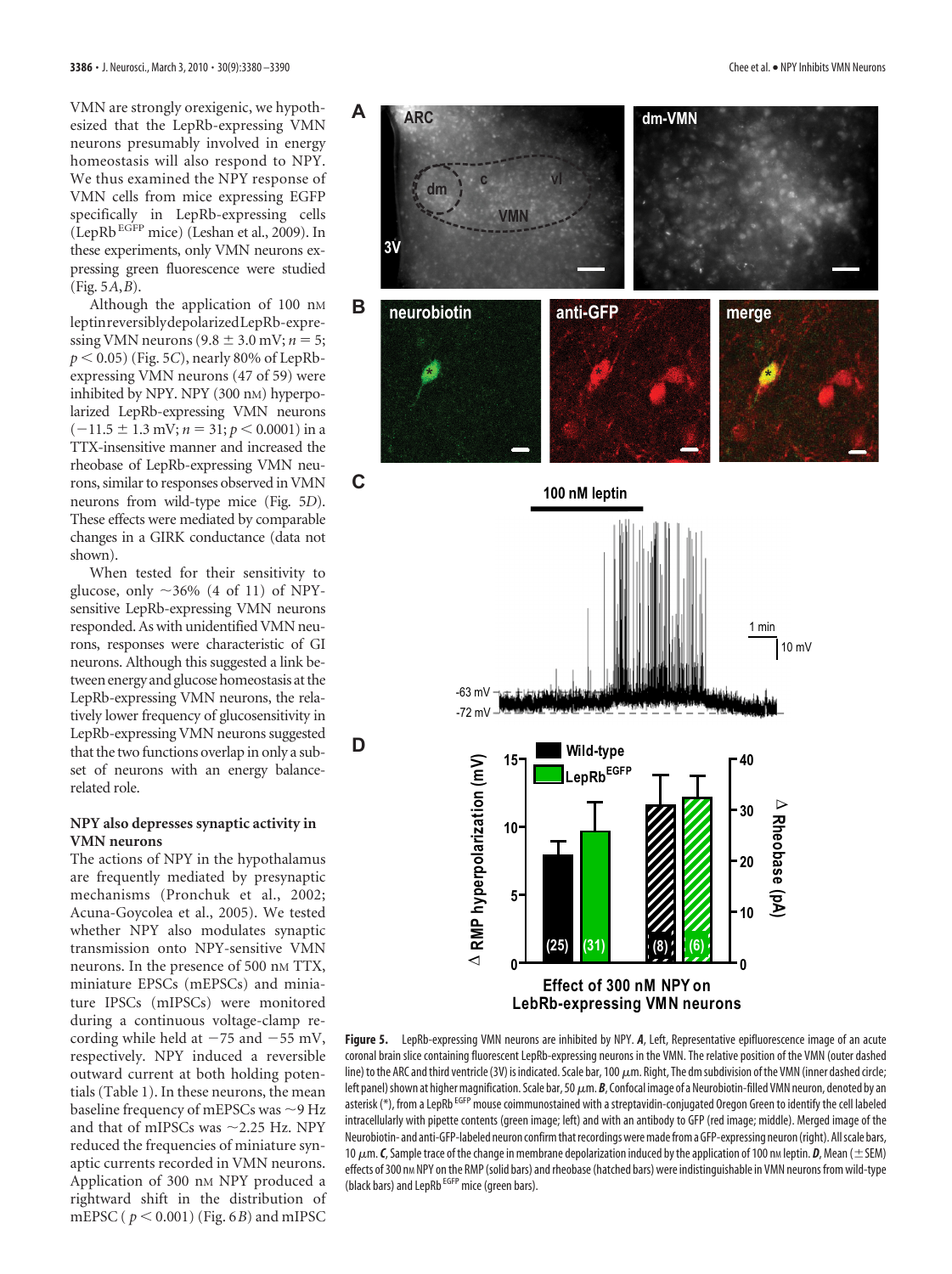

**Figure 6.** NPY also inhibits afferent inputs to NPY-sensitive VMN neurons. *A*, Sample trace of mEPSCs (downward deflections) recorded in VMN neurons in 500 nm TTX. NPY at 300 nm reversibly reduced the frequency of mEPSCs. **B**, NPY right-shifted the cumulative probability plot for mEPSC intervals.*C*, NPY had no effect on mEPSC amplitudes. *D*, Sample trace of mIPSCs (upward deflections) recorded in VMN neurons in 500 nm TTX. NPY at 300 nm reversibly reduced the frequency of mEPSCs. *E*, NPY rightshifted the cumulative probability plot for mIPSC intervals.*F*, NPY had no effect on mIPSC amplitudes.

 $(p < 0.001)$  (Fig. 6*E*) interevent intervals. However, neither the amplitude distribution of mEPSCs (Fig. 6*C*) nor of mIP-SCs (Fig. 6*F*) was altered by NPY. These results indicated that NPY also presynaptically reduced transmitter release onto VMN neurons.

## **Discussion**

NPY directly hyperpolarizes neurons of the dm- and c-VMN by activating a classical GIRK conductance; this response not only directly inhibited them but also reduced their sensitivity to depolarizing current inputs. This NPY response was seen in the great majority of LepRbexpressing, and some glucosensitive, VMN neurons. Furthermore, NPY also suppressed both excitatory and inhibitory synaptic inputs to NPY-sensitive VMN cells. NPY can directly influence the output of VMN neurons by a combination of dominantly postsynaptic actions, and complementary, but lesser, presynaptic actions. If excitatory output from the VMN actively suppresses food intake, as suggested both by lesion studies that included the VMN (Hetherington and Ranson, 1940) and more anatomically defined SF-1 KO studies (Majdic et al., 2002), then the postsynaptic (and presynaptic) inhibitory actions of NPY would promote orexigenic activity by synergistically suppressing output from LepRb-expressing neurons in the c- and dm-VMN.

## **NPY** activates postsynaptic Y<sub>1</sub> receptors **in the VMN**

Although the actions of NPY in the VMN are mediated by both postsynaptic and presynaptic mechanisms, the postsynaptic actions dominate. There is a high density of agouti-related peptide (AgRP)/ NPY-immunoreactive axons in the VMN shell (Broberger et al., 1998; Haskell-Luevano et al., 1999); VMN neurons can have long dendrites that extend out into the VMN shell to form synaptic contacts with NPY nerve terminals (Fu and van den Pol, 2008). However, the VMN core is not devoid of NPY projections (Broberger et al., 1998; Fetissov et al., 2003) and NPY released in the shell would also be expected to diffuse into the core to affect neuronal activity. The postsynaptic site of NPY action within the VMN core is consistent with the strong expression there of Y1 receptors (Kishi et al., 2005; Eva et al., 2006) and is also consistent with a previous report showing the  $Y_1$ -mediated inhibition of VMN neurons (Kumarnsit et al., 2003). In addition, these experiments show the postsynaptic NPY response to be entirely  $Y_1$ -mediated and provide insight into the abundance of NPY-sensitive neu-

rons in the VMN. Neither the Y<sub>2</sub> (Stanic´ et al., 2006) nor Y<sub>5</sub> receptors (Morin and Gehlert, 2006) are expressed in the VMN, nor did we observe any postsynaptic effects that were not mediated entirely by  $Y_1$  receptors. Together with the reported suppression of food intake after the application of antisense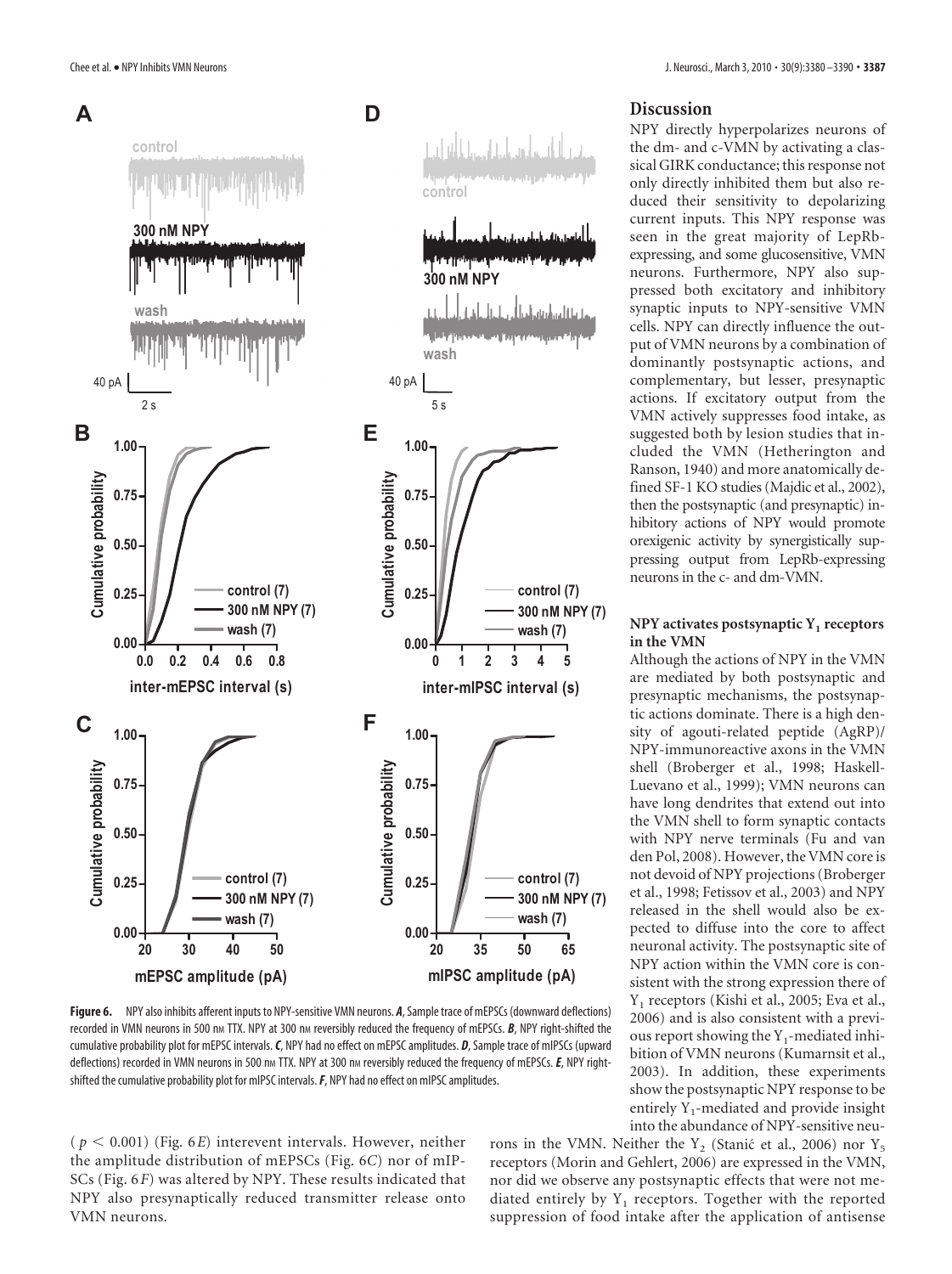oligodeoxynucleotides to  $Y_1$  receptors in the VMN (Lopez-Valpuesta et al., 1996), the present results underscore the importance of  $Y_1$  receptors to the VMN NPY response.

NPY has potent orexigenic actions within the VMN that likely result mostly from the postsynaptic inhibitory actions described here. In other hypothalamic regions, notably the paraventricular nucleus, however, NPY appears to act predominantly at presynaptic sites to regulate energy balance (Chee and Colmers, 2008). In addition to the potent postsynaptic actions, we also observed that NPY consistently reduced the frequency both of excitatory and inhibitory synaptic events in the VMN. Although an action to suppress GABAergic input appears counterintuitive in this model, the basal frequency of GABAergic synaptic events in the VMN was approximately fourfold lower than that for glutamate. Thus, the effect of NPY on excitatory glutamatergic transmission would be expected to predominate; this is consistent with observations by others (Fu and van den Pol, 2008). Glutamatergic inputs to VMN neurons can arise from intra-VMN collateral connections (Canteras et al., 1994); hence any postsynaptic inhibitory actions of NPY on VMN neurons would be abetted by the suppression of collateral excitation. In effect, NPY could suppress a regenerative excitatory tone within the VMN, whose output is anorexigenic. These combined actions of NPY would interact synergistically at several physiological targets within the VMN to reduce its output and thus unleash orexigenic behaviors.

#### **NPY activates a GIRK in VMN neurons**

We determined that GIRKs and  $K_{ATP}$  channels were both expressed by NPY-sensitive VMN neurons, but several lines of evidence converged to demonstrate that the actions of NPY in the VMN were solely mediated by the activation of GIRKs. NPY has also been shown to exert inhibitory effects by activating GIRK channels in other hypothalamic neuronal populations (Fu et al., 2004; Roseberry et al., 2004; Acuna-Goycolea et al., 2005). The net current induced by NPY rectified inwardly and reversed near  $E_K$ , was abolished with modest levels of extracellular Ba<sup>2+</sup> or the GIRK blocker, SCH23390, and was occluded by maximally activating GIRKs. Furthermore, the SCH23390-mediated depolarization of VMN neurons indicated that GIRKs in VMN neurons are active at rest. Tonic GIRK activation would oppose the activity of VMN neurons, presumably reducing their anorexigenic influence. This concept was supported by the observation of a lean phenotype in either mice lacking GIRK1 or GIRK2 (Pravetoni and Wickman, 2008). However, the specific GIRK subunits expressed by NPY-sensitive VMN neurons remain to be identified.

## **Considerations of downstream effects by NPY signaling in VMN neurons**

There is a functional glutamatergic connection between the dmand c-VMN and ARC proopiomelanocortin (POMC) neurons (Sternson et al., 2005). Although NPY inhibits VMN neurons, they are activated by leptin. Leptin induces the expression of c-*fos*, a marker for neuronal activation, in VMN neurons (Yokosuka et al., 1998; Elias et al., 2000) and depolarizes VMN neurons (Dhillon et al., 2006); this is consistent with our observations that leptin excites VMN neurons. Since the great majority of LepRbexpressing VMN neurons are also NPY-sensitive, one possibility is that NPY and leptin modulate the downstream outputs of dmand c-VMN neurons, onto neurons such as the ARC POMC neurons.

In this model, relatively steady central levels of leptin would produce a tonic activation of glutamatergic VMN neurons main-

## **SATIATED**

**HUNGRY** 



**Figure 7.** Schematic diagram of the network circuitry between VMN and ARC. Under satiated conditions (left), the NPY neurons in the ARC are inactive, and the tonically present leptin  $\circlearrowright$ maintains activity in glutamatergic VMN efferent neurons  $(\triangle)$  that innervate ARC POMC neurons. During hunger (right), neurons in the ARC are actively releasing NPY ( $\bullet$ ) onto the VMN. The tonic effect of leptin is overcome by the robust, NPY-mediated inhibition of VMN neurons (❚). Thiswill decreasethe VMN-mediated excitation of ARC POMC neurons and contributetothe net orexigenic actions of NPY.

taining a level of synaptic excitation onto ARC POMC neurons (Sternson et al., 2005). Such activity would promote the release of melanocortins that induce and maintain a state of reduced food intake and enhanced energy expenditure. When NPY neurons become active, the NPY released at the VMN activates a  $Y_1$ mediated activation of membrane GIRKs that result in the inhibition of VMN neuronal activity and a reduction in their sensitivity to excitatory influences like leptin. This in turn will tend to reduce activity in ARC POMC neurons (Fig. 7). Furthermore, the innervation of ARC POMC neurons by the ARC NPY/ AgRP/GABA cells will also inhibit them directly via the activation of their postsynaptic  $Y_1$  and  $GABA_A$  receptors (Cowley et al., 2001). Thus, activity in ARC NPY neurons would, via multiple pathways, reduce excitatory influences and enhance the inhibition of ARC POMC neurons (Cowley et al., 2001).

A subpopulation of NPY- and LepRb-expressing VMN neurons was also sensitive to glucose, which consistently inhibited these neurons at physiological concentrations (Mayer et al., 2006). Leptin receptors have been reported to be expressed in VMN GI neurons (Kang et al., 2004) and leptin signaling in the VMN modulates glucose homeostasis (Morton, 2007; Zhang et al., 2008). As with NPY, the effects of leptin on GI neurons are independent of changes in extracellular glucose concentration (Irani et al., 2008). Several ionic species have been postulated to underlie the conductance mediating the GI response, including  $Cl^-$  (Song et al., 2001) and K<sup>+</sup> (Burdakov, 2007). In contrast to such previous findings, we contend that neither  $Cl^-$  nor  $K^+$ alone mediate the GI response in NPY-sensitive VMN neurons. The reversal potential of the GI-mediated current  $(-70 \text{ mV})$  was closer to the theoretical  $E_{\text{Cl}}$  (-85 mV) and the muscimolinduced  $GABA_A$  receptor current  $(-80 \text{ mV})$  than the theoretical  $E_K$  (-95 mV). Although additional investigation is needed, we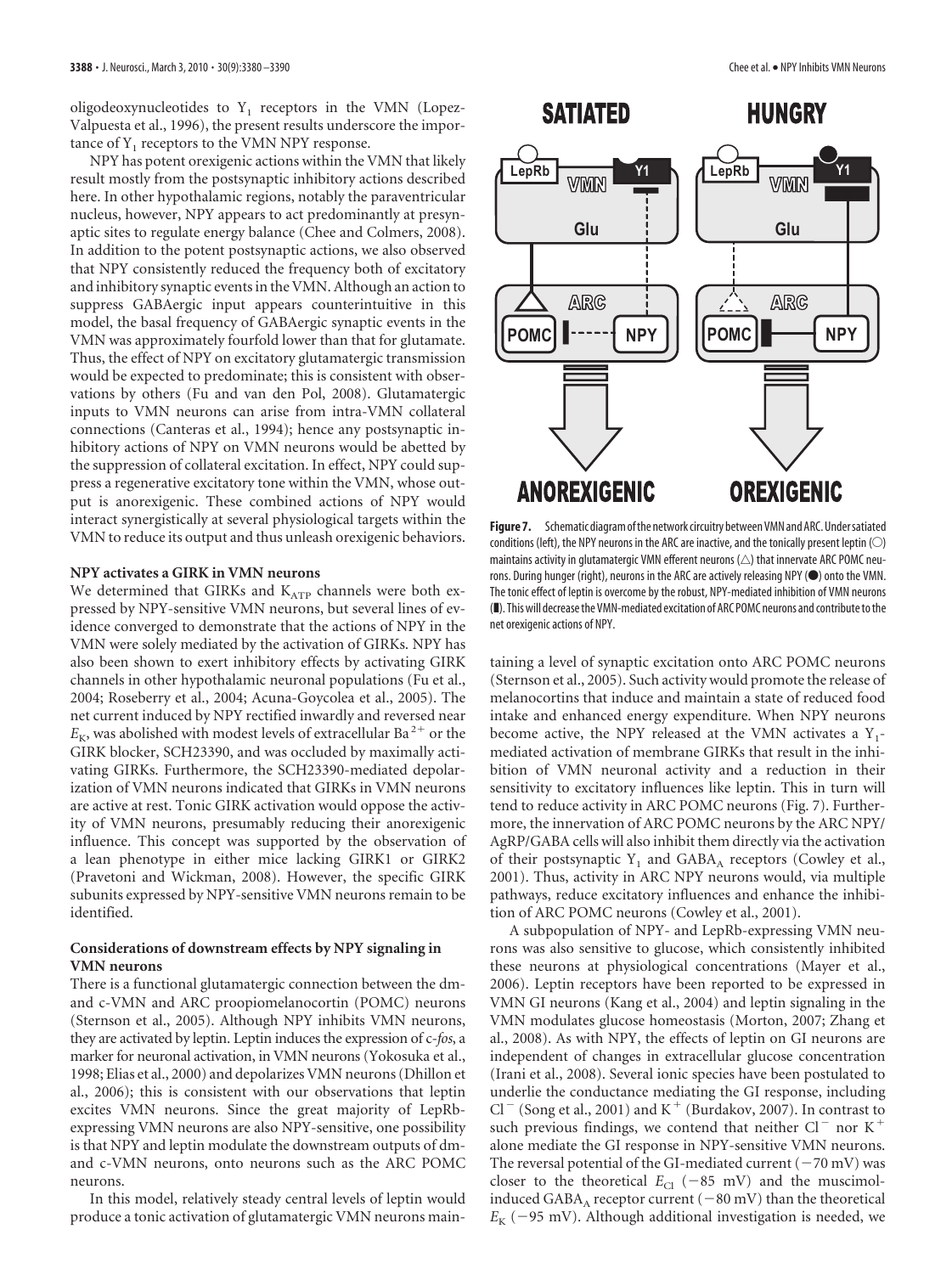suggest that a mixed conductance, possibly involving  $Cl^-$ , is implicated in the GI-mediated current response. In contrast, neurons of the ventromedial (vm)-VMN, an area closely related to the facilitation of mating behaviors and that expresses androgen and/or estrogen receptors (Simerly et al., 1990), preferentially engage  $K^+$  channels in their GI responses (Williams and Burdakov, 2009). It is therefore possible that dm- or c-VMN GI neurons represent a functionally different population of neurons than those of the vm-VMN.

Interestingly, the convergence of energy balance-related signals (i.e., NPY and leptin) with glucose signals occurs only on a relatively small population of LepRb-expressing dm- and c-VMN neurons. This suggests that, although VMN networks involved in the regulation of glucose and energy homeostasis may overlap, VMN neurons participating in both networks are relatively uncommon. Notably, the underlying connections with the leptin and glucose systems reveal the importance of NPY signaling within the VMN for the regulation of feeding behaviors.

#### **References**

- Acuna-Goycolea C, Tamamaki N, Yanagawa Y, Obata K, van den Pol AN (2005) Mechanisms of neuropeptide Y, peptide YY, and pancreatic polypeptide inhibition of identified green fluorescent protein-expressing GABA neurons in the hypothalamic neuroendocrine arcuate nucleus. J Neurosci 25:7406 –7419.
- Balasubramanyan S, Stemkowski PL, Stebbing MJ, Smith PA (2006) Sciatic chronic constriction injury produces cell-type-specific changes in the electrophysiological properties of rat substantia gelatinosa neurons. J Neurophysiol 96:579 –590.
- Beck B (2006) Neuropeptide Y in normal eating and in genetic and dietaryinduced obesity. Philos Trans R Soc Lond B Biol Sci 361:1159 –1185.
- Bouali SM, Fournier A, St-Pierre S, Jolicoeur FB (1995) Effects of NPY and NPY2-36 on body temperature and food intake following administration into hypothalamic nuclei. Brain Res Bull 36:131–135.
- Broberger C, Johansen J, Johansson C, Schalling M, Hökfelt T (1998) The neuropeptide Y/agouti gene-related protein (AGRP) brain circuitry in normal, anorectic, and monosodium glutamate-treated mice. Proc Natl Acad Sci U S A 95:15043–15048.
- Burdakov D (2007)  $K^+$  channels stimulated by glucose: a new energysensing pathway. Pflugers Arch 454:19 –27.
- Canteras NS, Simerly RB, Swanson LW (1994) Organization of projections from the ventromedial nucleus of the hypothalamus: a *Phaseolus vulgaris*leucoagglutinin study in the rat. J Comp Neurol 348:41–79.
- Chee MJ, Colmers WF (2008) Y eat? Nutrition 24:869 –877.
- Clark JT, Kalra PS, Crowley WR, Kalra SP (1984) Neuropeptide Y and human pancreatic polypeptide stimulate feeding behavior in rats. Endocrinology 115:427–429.
- Collin M, Bäckberg M, Ovesjö ML, Fisone G, Edwards RH, Fujiyama F, Meister B (2003) Plasma membrane and vesicular glutamate transporter mRNAs/proteins in hypothalamic neurons that regulate body weight. Eur J Neurosci 18:1265–1278.
- Cowley MA, Smart JL, Rubinstein M, Cerdán MG, Diano S, Horvath TL, Cone RD, Low MJ (2001) Leptin activates anorexigenic POMC neurons through a neural network in the arcuate nucleus. Nature 411:480-484.
- Cowley MA, Smith RG, Diano S, Tschöp M, Pronchuk N, Grove KL, Strasburger CJ, Bidlingmaier M, Esterman M, Heiman ML, Garcia-Segura LM, Nillni EA, Mendez P, Low MJ, Sotonyi P, Friedman JM, Liu H, Pinto S, Colmers WF, Cone RD, et al (2003) The distribution and mechanism of action of ghrelin in the CNS demonstrates a novel hypothalamic circuit regulating energy homeostasis. Neuron 37:649 –661.
- Davidowa H, Li Y, Plagemann A (2002) Differential response to NPY of PVH and dopamine-responsive VMH neurons in overweight rats. Neuroreport 13:1523–1527.
- Dhillon H, Zigman JM, Ye C, Lee CE, McGovern RA, Tang V, Kenny CD, Christiansen LM, White RD, Edelstein EA, Coppari R, Balthasar N, Cowley MA, Chua S Jr, Elmquist JK, Lowell BB (2006) Leptin directly activates SF1 neurons in the VMH, and this action by leptin is required for normal bodyweight homeostasis. Neuron 49:191–203.
- El Bahh B, Balosso S, Hamilton T, Herzog H, Beck-Sickinger AG, Sperk G, Gehlert DR, Vezzani A, Colmers WF (2005) The anti-epileptic actions

of neuropeptide Y in the hippocampus are mediated by Y and not Y receptors. Eur J Neurosci 22:1417–1430.

- Elias CF, Kelly JF, Lee CE, Ahima RS, Drucker DJ, Saper CB, Elmquist JK (2000) Chemical characterization of leptin-activated neurons in the rat brain. J Comp Neurol 423:261–281.
- Eva C, Serra M, Mele P, Panzica G, Oberto A (2006) Physiology and gene regulation of the brain NPY Y1 receptor. Front Neuroendocrinol 27:308 –339.
- Fetissov SO, Kuteeva E, Hökfelt T (2003) Directional cues for arcuate NPY projections are present in the adult brain. Exp Neurol 183:116 –123.
- Fu LY, van den Pol AN (2008) Agouti-related peptide and MC3/4 receptor agonists both inhibit excitatory hypothalamic ventromedial nucleus neurons. J Neurosci 28:5433–5449.
- Fu LY, Acuna-Goycolea C, van den Pol AN (2004) Neuropeptide Y inhibits hypocretin/orexin neurons by multiple presynaptic and postsynaptic mechanisms: tonic depression of the hypothalamic arousal system. J Neurosci 24:8741–8751.
- Haskell-Luevano C, Chen P, Li C, Chang K, Smith MS, Cameron JL, Cone RD (1999) Characterization of the neuroanatomical distribution of agoutirelated protein immunoreactivity in the rhesus monkey and the rat. Endocrinology 140:1408 –1415.
- Hetherington AW, Ranson SW (1940) Hypothalamic lesions and adiposity in the rat. Anat Rec 78:149 –172.
- Irani BG, Le Foll C, Dunn-Meynell A, Levin BE (2008) Effects of leptin on rat ventromedial hypothalamic neurons. Endocrinology 149:5146 –5154.
- Jolicoeur FB, Bouali SM, Fournier A, St-Pierre S (1995) Mapping of hypothalamic sites involved in the effects of NPY on body temperature and food intake. Brain Res Bull 36:125–129.
- Kalra SP, Dube MG, Fournier A, Kalra PS (1991) Structure-function analysis of stimulation of food intake by neuropeptide Y: effects of receptor agonists. Physiol Behav 50:5–9.
- Kang L, Routh VH, Kuzhikandathil EV, Gaspers LD, Levin BE (2004) Physiological and molecular characteristics of rat hypothalamic ventromedial nucleus glucosensing neurons. Diabetes 53:549 –559.
- Karschin C, Dissmann E, Stühmer W, Karschin A (1996) IRK(1-3) and GIRK(1-4) inwardly rectifying  $K^+$  channel mRNAs are differentially expressed in the adult rat brain. J Neurosci 16:3559 –3570.
- King BM (2006) The rise, fall, and resurrection of the ventromedial hypothalamus in the regulation of feeding behavior and body weight. Physiol Behav 87:221–244.
- Kishi T, Aschkenasi CJ, Choi BJ, Lopez ME, Lee CE, Liu H, Hollenberg AN, Friedman JM, Elmquist JK (2005) Neuropeptide Y Y1 receptor mRNA in rodent brain: distribution and colocalization with melanocortin-4 receptor. J Comp Neurol 482:217–243.
- Kopp J, Xu ZQ, Zhang X, Pedrazzini T, Herzog H, Kresse A, Wong H, Walsh JH, Hökfelt T (2002) Expression of the neuropeptide Y Y1 receptor in the CNS of rat and of wild-type and Y1 receptor knock-out mice. Focus on immunohistochemical localization. Neuroscience 111:443–532.
- Kumarnsit E, Johnstone LE, Leng G (2003) Actions of neuropeptide Y and growth hormone secretagogues in the arcuate nucleus and ventromedial hypothalamic nucleus. Eur J Neurosci 17:937–944.
- Kuzhikandathil EV, Oxford GS (2002) Classic D1 dopamine receptor antagonist *R*-()-7-chloro-8-hydroxy-3-methyl-1-phenyl-2,3,4,5-tetrahydro-1*H*-3-benzazepine hydrochloride (SCH23390) directly inhibits G protein-coupled inwardly rectifying potassium channels. Mol Pharmacol 62:119–126.
- Leshan RL, Bjornholm M, Munzberg H, Myers MG Jr (2006) Leptin receptor signaling and action in the central nervous system. Obesity (Silver Spring) 14:208S–212S.
- Leshan RL, Louis GW, Jo YH, Rhodes CJ, Münzberg H, Myers MG Jr (2009) Direct innervation of GnRH neurons by metabolism- and sexual odorant-sensing leptin receptor neurons in the hypothalamic ventral premammillary nucleus. J Neurosci 29:3138 –3147.
- Lopez-Valpuesta FJ, Nyce JW, Griffin-Biggs TA, Ice JC, Myers RD (1996) Antisense to NPY-Y1 demonstrates that Y1 receptors in the hypothalamus underlie NPY hypothermia and feeding in rats. Proc Biol Sci 263:881–886.
- Lu VB, Moran TD, Balasubramanyan S, Alier KA, Dryden WF, Colmers WF, Smith PA (2006) Substantia gelatinosa neurons in defined-medium organotypic slice culture are similar to those in acute slices from young adult rats. Pain 121:261–275.
- Majdic G, Young M, Gomez-Sanchez E, Anderson P, Szczepaniak LS, Dobbins RL, McGarry JD, Parker KL (2002) Knockout mice lacking ste-